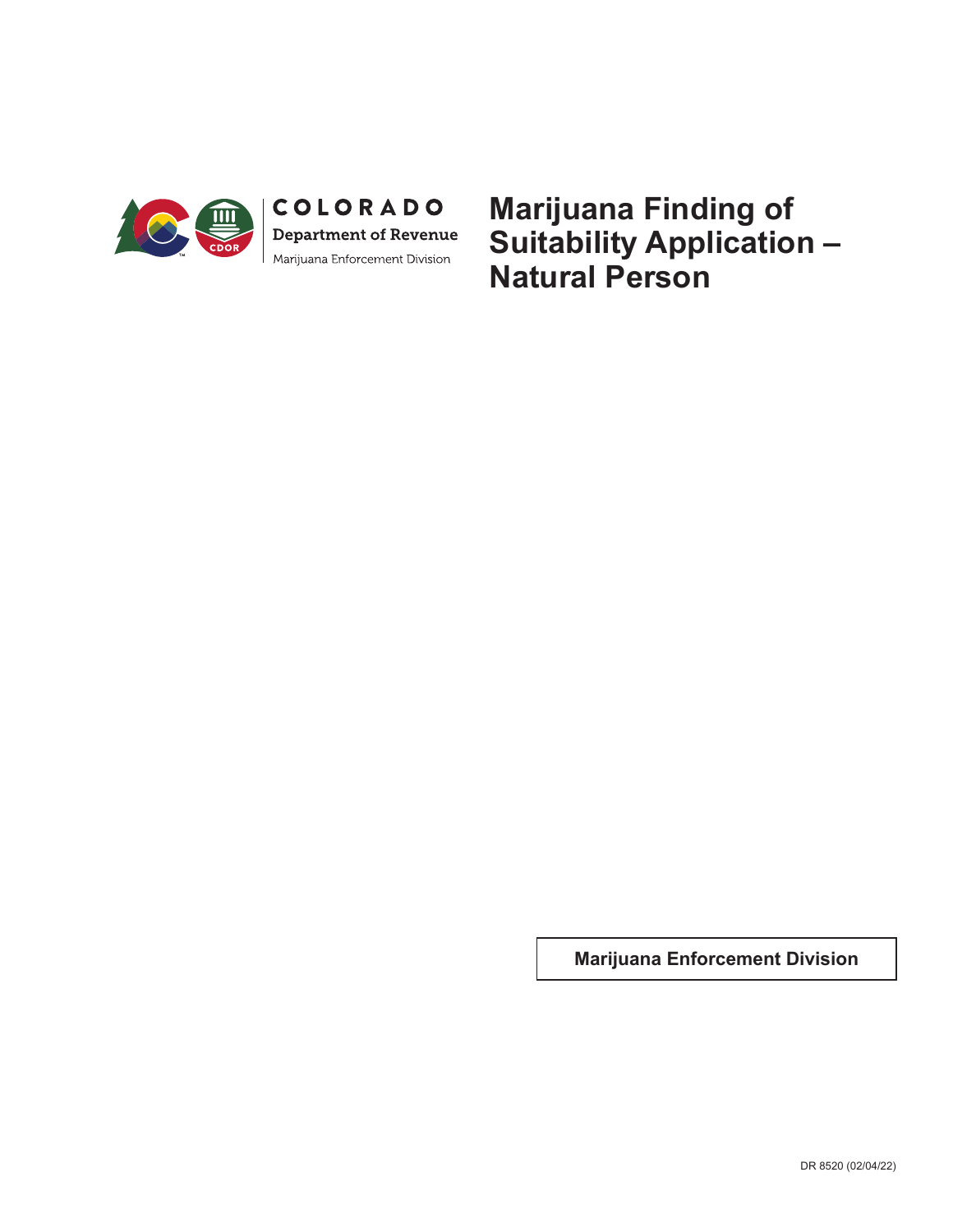|                | <b>Colorado Marijuana Enforcement Division</b><br>Natural Person - Finding of Suitability Application Instructions                                                                                                                                                                                                                                                                                                                    |
|----------------|---------------------------------------------------------------------------------------------------------------------------------------------------------------------------------------------------------------------------------------------------------------------------------------------------------------------------------------------------------------------------------------------------------------------------------------|
|                | <b>APPLICATION CHECKLIST</b>                                                                                                                                                                                                                                                                                                                                                                                                          |
|                | <b>Application Type</b><br>Owner: Any Natural Person who holds 10% interest or more of the Owner's interest of a RMB; Executive<br>Officer, Manager or any other Person or affiliate that is otherwise in a position to execute Control of the RMB.                                                                                                                                                                                   |
| $\overline{2}$ | <b>Application Fully Completed</b><br>Type or clearly print, in English, an answer to every question. If a question does not apply, indicate with an<br>N/A. If the available space is insufficient, continue on a separate sheet and precede each answer with the<br>appropriate title. Sign and date the application. Attach a copy of your Real ID compliant state issued or<br>Government ID (i.e. passport) or driver's license. |
|                | Notice: You are required by state law to provide your social security number. If you do not have a social<br>security number, you must complete a sworn statement stating you do not have a social security number.                                                                                                                                                                                                                   |
| 3              | <b>Application Contents</b>                                                                                                                                                                                                                                                                                                                                                                                                           |
|                | <b>Disclosure Requirements</b><br>Main Application<br><b>Authorization Forms</b><br><b>Fingerprint Verification Form</b><br><b>IdentoGo Instructions</b>                                                                                                                                                                                                                                                                              |
|                | The disclosure requirements and the main application must be completed in full by all applicants.                                                                                                                                                                                                                                                                                                                                     |
| 4              | <b>All Forms Signed and Attached</b><br>The following accompanying forms must be completed, signed and returned with the application:                                                                                                                                                                                                                                                                                                 |
|                | Affidavit- Restrictions on Public Benefits<br><b>Affirmation and Consent</b><br>Tax Check Authorization and Request to Release Information<br>Investigation Authorization / Authorization to Release Information<br>Applicant's Request to Release Information<br>Affirmation of Eligibility for Social Equity License                                                                                                                |
| 5              | <b>Required Disclosures</b>                                                                                                                                                                                                                                                                                                                                                                                                           |
|                | See Suitability Required Disclosures (page 1 of application)<br>Upon request by the Division, an applicant must provide additional information or documents<br>required to process and investigate the application, within seven (7) days of the request.<br>Please note: This deadline may be extended for a period of time commensurate with the scope<br>of the request.                                                           |
| 6              | <b>Application and License Fees</b>                                                                                                                                                                                                                                                                                                                                                                                                   |
|                | All applications and documentation submitted must be single-sided and on 8.5x11 inch paper.<br>See fee table on website: SBG.Colorado.gov/MarijuanaEnforcement                                                                                                                                                                                                                                                                        |
|                | Application fees remitted to the State Licensing Authority and/or the Department of Revenue<br>are non-refundable.                                                                                                                                                                                                                                                                                                                    |
|                | Submit complete application packet.<br>Checks (in the name of the applicant or applicants attorney's trust account), money orders and<br>major credit cards (subject to service charge).<br>Mail-in applications can only be paid by check or money order                                                                                                                                                                             |
|                | <b>Application Submittal</b><br>Applications can be submitted in person or by mail with all attachments and requisite fees to:<br>Marijuana Enforcement Division<br>1697 Cole Blvd., Suite 200<br>Lakewood, CO 80401<br><b>ATTN: Business Licensing</b>                                                                                                                                                                               |
|                | NOTE: Incomplete applications will not be processed. Applicants must collect the incomplete<br>application and fees (including those mailed in or delivered via courier), from the Lakewood Office<br>prior to the end of the next business day.                                                                                                                                                                                      |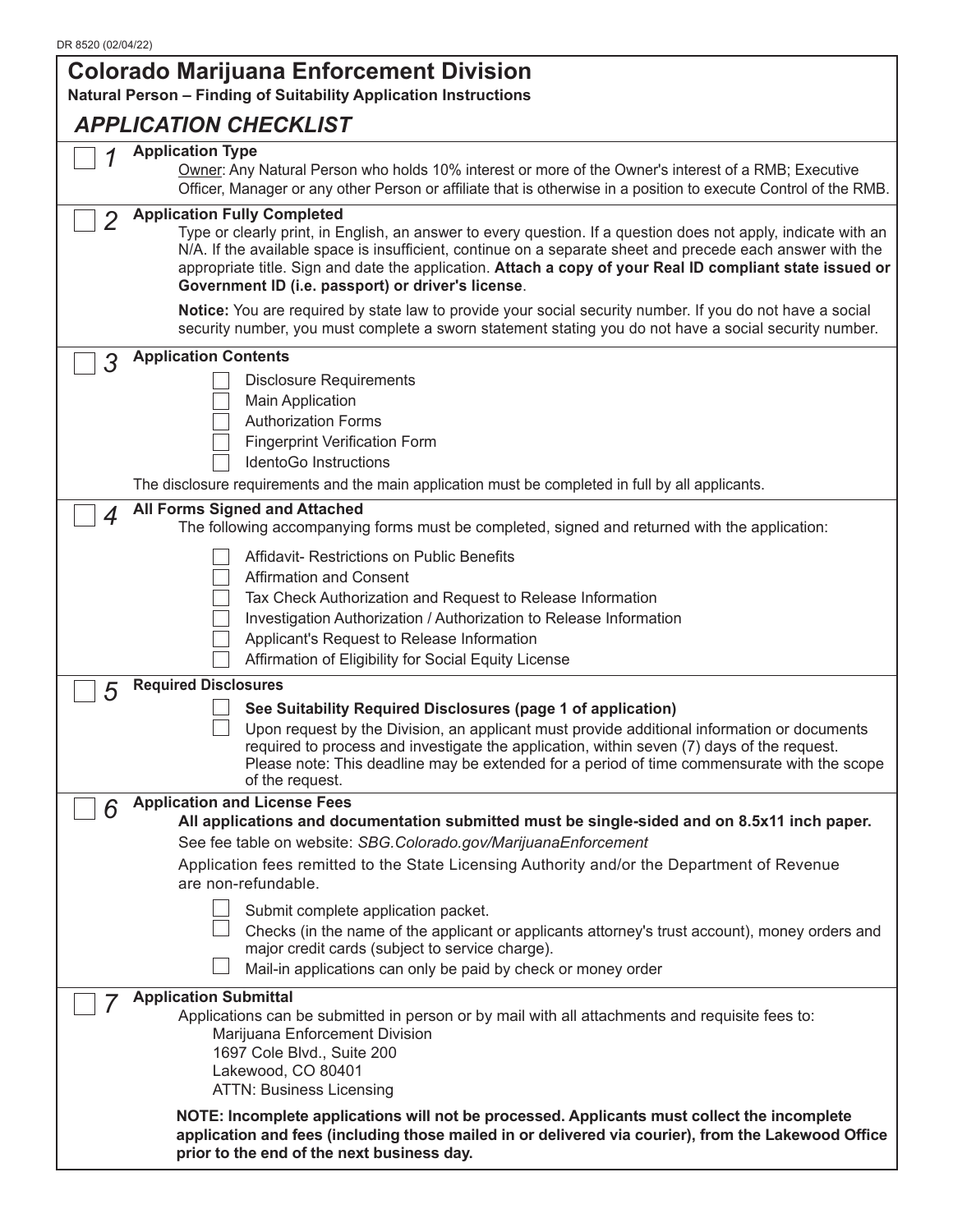| <b>Suitability Required Disclosures</b> |                                                                                                                                                                   |                                                                                                   |  |  |
|-----------------------------------------|-------------------------------------------------------------------------------------------------------------------------------------------------------------------|---------------------------------------------------------------------------------------------------|--|--|
|                                         | What type of application will this suitability be associated with?                                                                                                |                                                                                                   |  |  |
|                                         | New Business (All required Findings of Suitability must first be obtained prior to any new business<br>application submission).                                   |                                                                                                   |  |  |
|                                         | Change of Ownership with license #                                                                                                                                |                                                                                                   |  |  |
|                                         | submitted at the same time).                                                                                                                                      | (Applications for Finding of Suitability associated with Change of Ownership applications must be |  |  |
|                                         | Change of Ownership Exemption with license #                                                                                                                      |                                                                                                   |  |  |
|                                         | Social Equity Program                                                                                                                                             |                                                                                                   |  |  |
|                                         | Provide 180 days of account statements used to acquire ownership or proof of ownership, for 180 days, of other<br>assets being used to secure ownership interest. |                                                                                                   |  |  |
|                                         | Provide a copy of a Real ID compliant State issued or Government ID (state issued Driver's License, state issued ID or<br>Government issued passport)             |                                                                                                   |  |  |
|                                         | Fingerprint information (see instructions provided in the application)                                                                                            |                                                                                                   |  |  |
| <b>Glossary of Terms:</b>               |                                                                                                                                                                   |                                                                                                   |  |  |
|                                         | <b>RMB</b> - Regulated Marijuana Business<br><b>CBO</b> - Controlling Beneficial Owner                                                                            |                                                                                                   |  |  |
|                                         | <b>PBO</b> - Passive Beneficial Owner<br><b>IFIH</b> - Indirect Financial Interest Holder                                                                         |                                                                                                   |  |  |
|                                         | <b>QII</b> - Qualified Institutional Investor<br><b>QPF</b> - Qualified Private Fund                                                                              |                                                                                                   |  |  |
| <b>PTC</b> - Publicly Traded Company    |                                                                                                                                                                   |                                                                                                   |  |  |
|                                         |                                                                                                                                                                   |                                                                                                   |  |  |

Pursuant to section 44-10-305(4), C.R.S., prior to submitting an application for a license, registration or permit, the applicant needs to be a ware that having a medical marijuana or retail marijuana license and working in the medical marijuana or retail marijuana industry may have adverse federal immigration consequences.

#### **Affirmation of complete application**

| Signature | ___<br>I MUST BE SIGNED IN<br>HIS FORM | Printed Name | Date (MMDDYYYY) |
|-----------|----------------------------------------|--------------|-----------------|
|           | ROBAT PRO OR READER:                   |              |                 |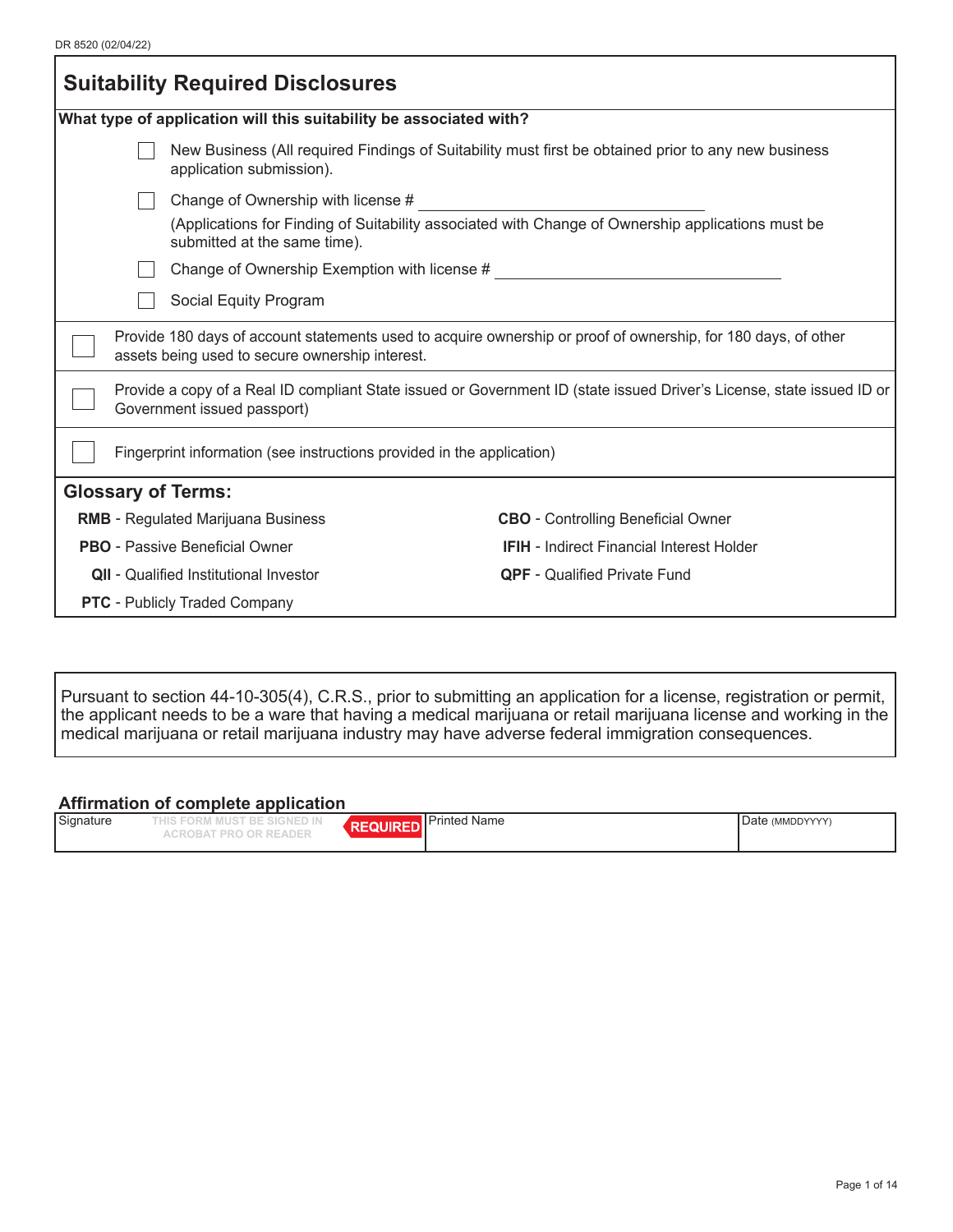# **Natural Person Finding of Suitability Application Form**

| Why are you applying? (Check one of the following):                           |                                                   |                                     |                                                                                   |                      |                         |                                               |
|-------------------------------------------------------------------------------|---------------------------------------------------|-------------------------------------|-----------------------------------------------------------------------------------|----------------------|-------------------------|-----------------------------------------------|
| CBO<br>PBO                                                                    | <b>Executive Officer</b>                          |                                     | Social Equity CBO                                                                 | Manager              |                         | Reasonable Cause                              |
| <b>Position Held</b>                                                          |                                                   |                                     |                                                                                   |                      |                         |                                               |
| Applicant's Last Name (Please Print)                                          |                                                   | First Name (Please Print)           |                                                                                   |                      | <b>Full Middle Name</b> |                                               |
| Maiden/Married Names Used (Full Name)<br>(Attach separate sheet if necessary) |                                                   |                                     | Nicknames, Aliases, Etc. Used (Full Name)<br>(Attach separate sheet if necessary) |                      |                         |                                               |
| Gender<br>Race                                                                |                                                   |                                     |                                                                                   |                      |                         |                                               |
| F<br>M<br>ΙX                                                                  | Asian<br><b>Mixed Race</b><br>Caucasian           | Native Hawaiian/Pacific Islander    | <b>Black</b>                                                                      | Hispanic/Latino      |                         | <b>Native American</b><br>Undisclosed/Unknown |
| Date of Birth (MMDDYYYY)                                                      | Social Security Number                            | Government Issued ID & Jurisdiction |                                                                                   |                      |                         |                                               |
| Place of Birth: City                                                          |                                                   | State/Prov                          | Country                                                                           |                      |                         |                                               |
| Physical Appearance <>                                                        | Height (in feet & inches)<br>Weight (in pounds)   | Hair Color                          |                                                                                   | Eye Color            |                         |                                               |
| U.S. Citizen<br><b>No</b><br>Yes                                              | *If "No", List Country of Citizenship             |                                     |                                                                                   |                      |                         |                                               |
| <b>Physical Address</b>                                                       |                                                   |                                     |                                                                                   |                      |                         |                                               |
| Address (include unit or apartment number)                                    | City                                              |                                     | County                                                                            |                      | State/Prov              | <b>ZIP</b>                                    |
| Length of time at this Address:                                               | Home Phone Number                                 | Cell Phone Number                   |                                                                                   | <b>Email Address</b> |                         |                                               |
| Year(s)<br>Month(s)                                                           |                                                   |                                     |                                                                                   |                      |                         |                                               |
| <b>Mailing Address (if different from Physical Address)</b>                   |                                                   |                                     |                                                                                   |                      |                         |                                               |
| Address (include unit or apartment number)                                    |                                                   | City                                |                                                                                   |                      | State/Prov              | <b>ZIP</b>                                    |
| Name of Marijuana Business Associated with                                    |                                                   |                                     | Marijuana Business Phone Number                                                   |                      |                         | Marijuana Business Contact Name               |
| Marijuana Business Address                                                    |                                                   | City                                |                                                                                   |                      | <b>State</b>            | ZIP                                           |
| Applicant's Signature                                                         | THIS FORM MUST BE SIGNED IN ACROBAT PRO OR READER |                                     |                                                                                   | <b>REQUIRED</b>      | Date (MMDDYYYY)         |                                               |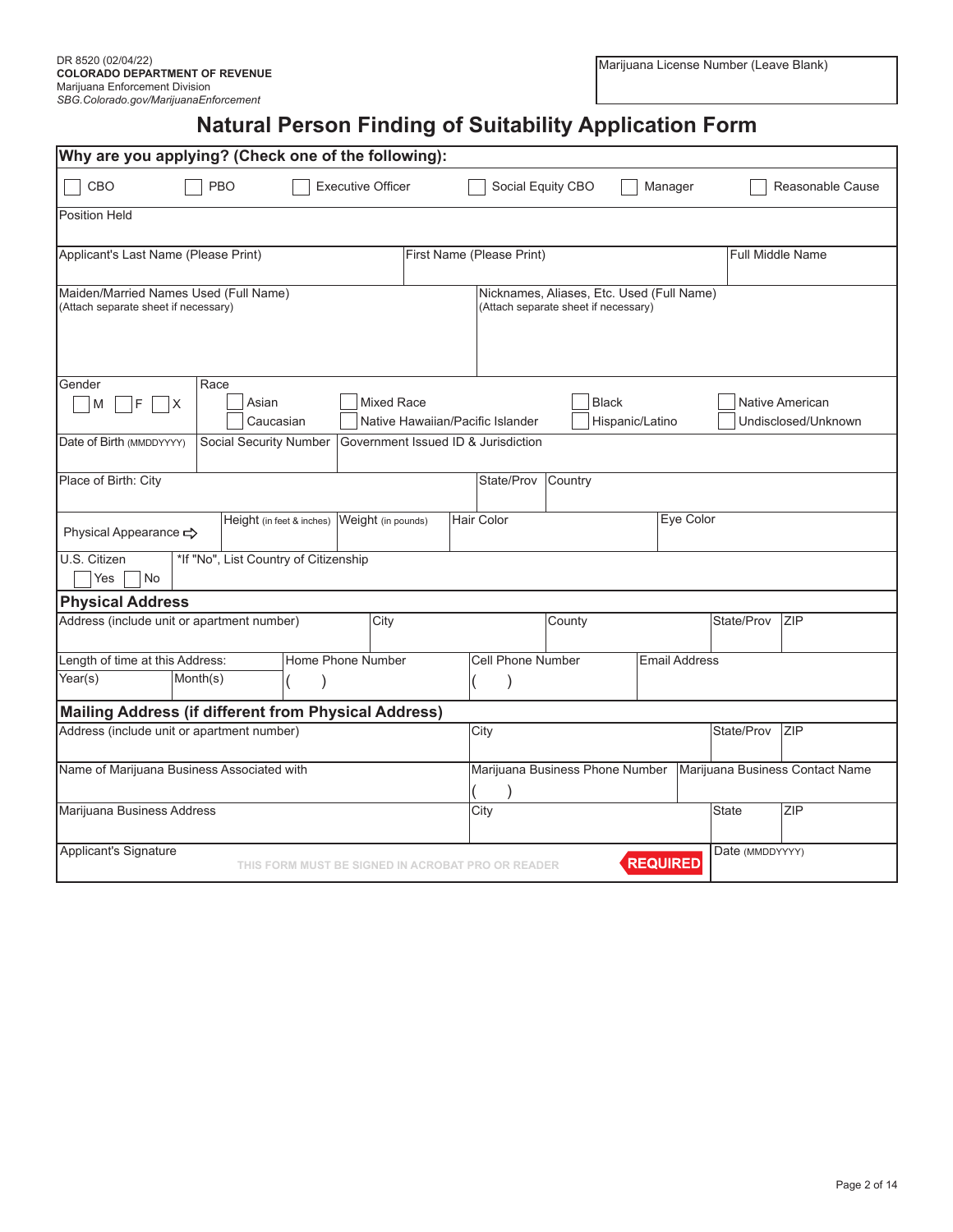| Applicant's Last Name (Please Print) |  |  |
|--------------------------------------|--|--|
|--------------------------------------|--|--|

**NOTICE:** The Finding of Suitability Application Form is an official document. If you provide false information on your marijuana license application and/or do not disclose all information the application asks, your license is subject to denial, and you may be subject to criminal prosecution. The Marijuana Enforcement Division will conduct a complete background investigation and will check all sources of information.

| 1. | Have you been convicted of a felony in the 3 years immediately preceding this application?<br>(Unless charge was prior to age 18 and was adjudicated as a juvenile)                                                                                   | Yes<br><b>No</b>   |  |  |
|----|-------------------------------------------------------------------------------------------------------------------------------------------------------------------------------------------------------------------------------------------------------|--------------------|--|--|
|    | 2. Are you currently subject to a sentence for a felony conviction, including probation, parole or a<br>deferred judgment? (Unless charge was prior to age 18 and was adjudicated as a juvenile)                                                      | <b>No</b><br>l Yes |  |  |
| 3. | Have you failed to remedy an outstanding delinquency for any judgments, taxes, interest or<br>penalties due to the Department of Revenue, relating to a Regulated Marijuana Business?                                                                 | <b>No</b><br>l Yes |  |  |
|    | 4. Are you a licensed Physician making marijuana patient recommendations? (Medical Only)                                                                                                                                                              | Yes<br><b>No</b>   |  |  |
| 5. | Have you had your authority to act as a primary caregiver revoked by the State Health Agency?<br>(Medical Only)                                                                                                                                       | <b>No</b><br>l Yes |  |  |
| 6. | Are you under 21 years of age at the time of this application?                                                                                                                                                                                        | l Yes<br><b>No</b> |  |  |
|    | 7. Are you a sheriff, deputy sheriff, police officer, or prosecuting officer, or an officer or employee with<br>the marijuana state licensing authority or a local licensing authority?                                                               | l Yes<br><b>No</b> |  |  |
| 8. | Are you a Person that is a "Bad Actor" under rule 506(d) promulgated pursuant to the Federal<br>"Securities Act of 1933", as amended and subject to 17CFR230.506(d)?                                                                                  | <b>No</b><br>Yes   |  |  |
| 9. | Are you a person that is prohibited from engaging in transactions pursuant to this Article 10, due<br>to its designation on the "Specially Designated Nationals and Block Person" list maintained by the<br>Federal Office of Foreign Assets Control? | Yes<br><b>No</b>   |  |  |
|    | I have thoroughly read and understand the questions above, and understand that I cannot hold a Colorado Marijuana<br>license if I answered "Yes" to any of the questions above.                                                                       |                    |  |  |
|    | Applicant's Signature<br>Date (MMDDYYYY)<br><b>REQUIRED</b><br>THIS FORM MUST BE SIGNED IN ACROBAT PRO OR READER                                                                                                                                      |                    |  |  |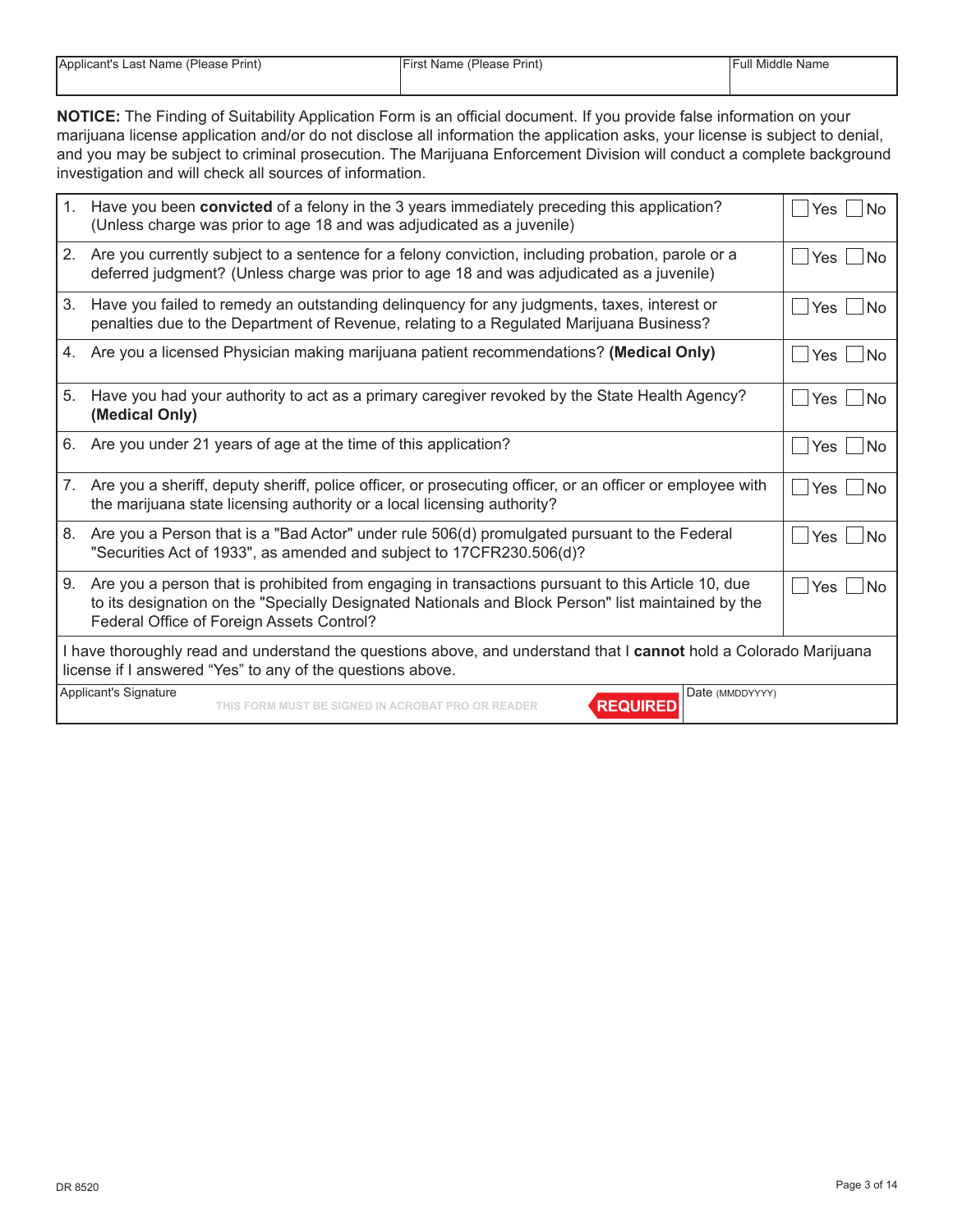|    | Applicant's Last Name (Please Print)                                                                                                                                                                                                                                                                                                                                                                                                                                                                                                                                                                                                                                                                          | First Name (Please Print)<br>Full Middle Name                                                                                                                                                                                                                                                                                                                                                                                                                                                                                                                                                                |  |                   |
|----|---------------------------------------------------------------------------------------------------------------------------------------------------------------------------------------------------------------------------------------------------------------------------------------------------------------------------------------------------------------------------------------------------------------------------------------------------------------------------------------------------------------------------------------------------------------------------------------------------------------------------------------------------------------------------------------------------------------|--------------------------------------------------------------------------------------------------------------------------------------------------------------------------------------------------------------------------------------------------------------------------------------------------------------------------------------------------------------------------------------------------------------------------------------------------------------------------------------------------------------------------------------------------------------------------------------------------------------|--|-------------------|
|    | Licensing                                                                                                                                                                                                                                                                                                                                                                                                                                                                                                                                                                                                                                                                                                     |                                                                                                                                                                                                                                                                                                                                                                                                                                                                                                                                                                                                              |  |                   |
| 1. | Agencies, including all marijuana licenses.                                                                                                                                                                                                                                                                                                                                                                                                                                                                                                                                                                                                                                                                   | Provide a list of any privileged or professional licenses, with license numbers, you have held<br>within the last three (3) years prior to the submission of the Finding of Suitability Application. List<br>those that were issued by the Colorado Department of Revenue or the Department of Regulatory                                                                                                                                                                                                                                                                                                    |  | None              |
| 2. | any other jurisdiction, foreign or domestic?                                                                                                                                                                                                                                                                                                                                                                                                                                                                                                                                                                                                                                                                  | Have you or any business entity owned by you, ever owned or applied for a Marijuana license in this or                                                                                                                                                                                                                                                                                                                                                                                                                                                                                                       |  | Yes<br> No        |
|    | to show cause; (4) suspension; (5) revocation; (6) stipulation or settlement.                                                                                                                                                                                                                                                                                                                                                                                                                                                                                                                                                                                                                                 | a. If so, have you ever been subject to any of the following actions: (1) denial; (2) surrender; (3) order<br>If YES, provide details on a separate sheet, including jurisdiction, type of action, and date of action.                                                                                                                                                                                                                                                                                                                                                                                       |  | Yes <br><i>No</i> |
| 3. | United States (other than Canada)?                                                                                                                                                                                                                                                                                                                                                                                                                                                                                                                                                                                                                                                                            | Do you now own, have ever owned, or otherwise derive(d) a benefit from assets held outside the                                                                                                                                                                                                                                                                                                                                                                                                                                                                                                               |  | $Yes \n  No$      |
|    | business entity? If YES, explain on a separate sheet of paper.                                                                                                                                                                                                                                                                                                                                                                                                                                                                                                                                                                                                                                                | 4. Has a complaint, judgment, consent decree, settlement or other disposition related to a violation of<br>federal, state or similar foreign security law or regulation ever been filed or entered against you or a                                                                                                                                                                                                                                                                                                                                                                                          |  | $ Yes $ $ No$     |
| 5. | Have you or are you involved in a civil lawsuit in regards to a marijuana business?<br>If YES, provide details on a separate piece of paper.                                                                                                                                                                                                                                                                                                                                                                                                                                                                                                                                                                  |                                                                                                                                                                                                                                                                                                                                                                                                                                                                                                                                                                                                              |  | Yes No            |
| 6. |                                                                                                                                                                                                                                                                                                                                                                                                                                                                                                                                                                                                                                                                                                               | List any sanctions, penalties, assessments, or cease and desist orders imposed by any securities regulatory<br>agency, other than the United States Securities and Exchange Commission. (Provide on a separate sheet.)                                                                                                                                                                                                                                                                                                                                                                                       |  |                   |
|    | <b>Criminal History</b>                                                                                                                                                                                                                                                                                                                                                                                                                                                                                                                                                                                                                                                                                       | (DO NOT DISCLOSE CRIMINAL HISTORY WHERE NON-CONVICTION RECORD HAS BEEN SEALED OR EXPUNGED)                                                                                                                                                                                                                                                                                                                                                                                                                                                                                                                   |  |                   |
| 1. | convicted of ANY felony in this or any other country?<br>charges were dismissed or you were found not guilty.                                                                                                                                                                                                                                                                                                                                                                                                                                                                                                                                                                                                 | In the last 3 years have you been arrested, served with a criminal summons, charged with, or<br>• You must include ALL felony arrests, charges, and convictions in the last 3 years (unless charge<br>was prior to age 18 and was adjudicated as a juvenile), regardless of the outcome, even if the<br>• NOTICE: Do not rely upon your understanding that an arrest or charge is "not supposed to be on<br>your record." A criminal record was not cleared, erased, sealed, pardoned or expunged unless<br>you were given, and have in your possession, a written order from a judge directing that action. |  | $Yes \mid No$     |
|    | *If you answered YES, explain in detail on the next page of this application, using additional sheets as necessary. For each<br>FELONY offense for which you were arrested or charged, YOU MUST OBTAIN OFFICIAL DOCUMENTATION FROM THE<br>COURT WHERE YOU APPEARED, SHOWING THE FINAL DISPOSITION (OUTCOME) OF YOUR CASE (FELONIES<br>ONLY). This information will include whether you were found guilty or not guilty and the penalty (money fine, time in jail<br>or prison, probation or deferred sentence). If you received a deferred judgment, a deferred sentence, or probation, your<br>documentation must include the date that you were discharged or released from probation or other supervision. |                                                                                                                                                                                                                                                                                                                                                                                                                                                                                                                                                                                                              |  |                   |

Applicant's Initials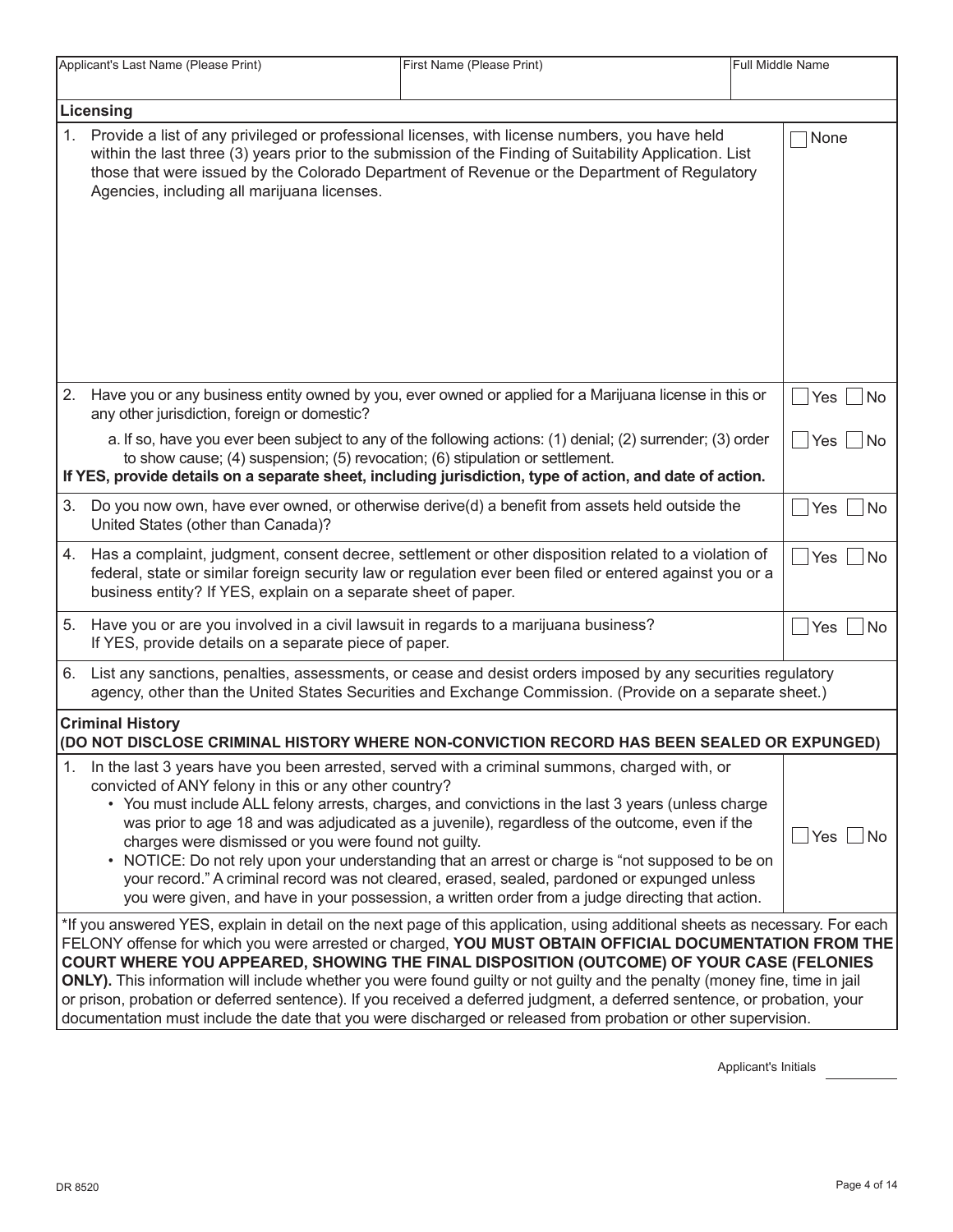| Applicant's Last Name (Please Print) | $- \cdot$<br><b>First Name</b> | <b>Full Middle Name</b> |
|--------------------------------------|--------------------------------|-------------------------|
|                                      |                                |                         |

### **Arrest Disclosure Form**

In the last 3 years have you been arrested, served a criminal summons, charged with, or convicted of a FELONY (unless charge was prior to age 18 and was adjudicated as a juvenile)? If so, you must disclose this information to the Marijuana Enforcement Division.

Any person applying to be licensed by the Marijuana Enforcement Division must make notification to the Division of any felony criminal conviction and/or felony criminal charge pending against such person.

Failure to disclose may result in disciplinary action, up to and including the denial of your license application.

#### **Please List Each Felony Offense Separately**

| 1              | Date of Offense (MMDDYYYY)                                                                                                                                                                          | Place of Offense                                                                                                             |  |  |  |
|----------------|-----------------------------------------------------------------------------------------------------------------------------------------------------------------------------------------------------|------------------------------------------------------------------------------------------------------------------------------|--|--|--|
|                | <b>Arresting Agency</b>                                                                                                                                                                             |                                                                                                                              |  |  |  |
|                | Original Charge                                                                                                                                                                                     |                                                                                                                              |  |  |  |
|                |                                                                                                                                                                                                     | Disposition Narrative (i.e. guilty, not guilty, probation, etc.) - Must also provide official documentation (felonies only). |  |  |  |
| $\overline{2}$ | Date of Offense (MMDDYYYY)                                                                                                                                                                          | Place of Offense                                                                                                             |  |  |  |
|                | <b>Arresting Agency</b>                                                                                                                                                                             |                                                                                                                              |  |  |  |
|                | Original Charge                                                                                                                                                                                     |                                                                                                                              |  |  |  |
|                |                                                                                                                                                                                                     | Disposition Narrative (i.e. guilty, not guilty, probation, etc.) - Must also provide official documentation (felonies only). |  |  |  |
| 3              | Date of Offense (MMDDYYYY)                                                                                                                                                                          | Place of Offense                                                                                                             |  |  |  |
|                | <b>Arresting Agency</b>                                                                                                                                                                             |                                                                                                                              |  |  |  |
|                | Original Charge                                                                                                                                                                                     |                                                                                                                              |  |  |  |
|                |                                                                                                                                                                                                     | Disposition Narrative (i.e. guilty, not guilty, probation, etc.) - Must also provide official documentation (felonies only). |  |  |  |
| 4              | Date of Offense (MMDDYYYY)                                                                                                                                                                          | Place of Offense                                                                                                             |  |  |  |
|                | <b>Arresting Agency</b>                                                                                                                                                                             |                                                                                                                              |  |  |  |
|                | Original Charge                                                                                                                                                                                     |                                                                                                                              |  |  |  |
|                | Disposition Narrative (i.e. guilty, not guilty, probation, etc.) - Must also provide official documentation (felonies only).<br>Signature (Required even if no criminal history)<br>Date (MMDDYYYY) |                                                                                                                              |  |  |  |
|                |                                                                                                                                                                                                     |                                                                                                                              |  |  |  |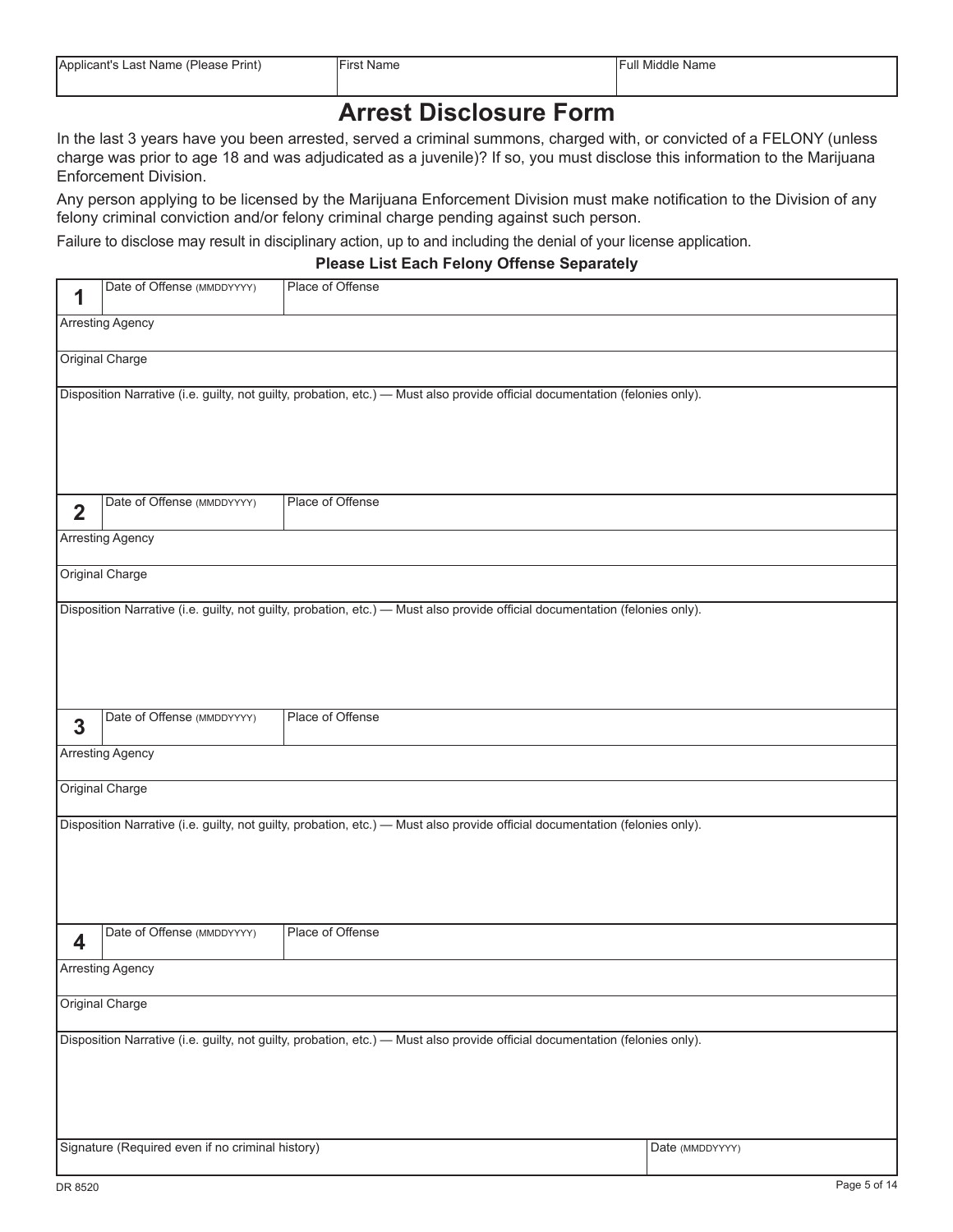|    | Applicant's Last Name (Please Print)<br><b>First Name</b><br><b>Full Middle Name</b>                                                                                                                                                                                              |  |  |           |
|----|-----------------------------------------------------------------------------------------------------------------------------------------------------------------------------------------------------------------------------------------------------------------------------------|--|--|-----------|
|    | <b>Financial History</b>                                                                                                                                                                                                                                                          |  |  |           |
|    | If known, please submit all executed agreements or documents that grant you any right to any percent of<br>ownership or percent of income from the Colorado Marijuana business with which you are associated.                                                                     |  |  |           |
| 1. | Amount to otherwise be invested or loaned in business:                                                                                                                                                                                                                            |  |  |           |
| 2. | Percentage of ownership this amount represents:                                                                                                                                                                                                                                   |  |  | $\%$      |
| 3. | Investment will be derived from the following sources:                                                                                                                                                                                                                            |  |  |           |
| 4. | Has your interest in this Marijuana establishment been assigned, pledged or hypothecated to any<br>person, firm, or corporation, or has any agreement been entered into whereby your interest is to be<br>assigned, pledged or sold, either in part or whole?<br>If YES, explain: |  |  | Yes<br>No |
|    |                                                                                                                                                                                                                                                                                   |  |  |           |

| Income                                                 |                            |  |
|--------------------------------------------------------|----------------------------|--|
| Annual Income                                          |                            |  |
| Name of employer (Please provide 6 mos of pay stubs.): |                            |  |
| Salary (Source):                                       | $\boldsymbol{\mathsf{\$}}$ |  |
| Salary (Source):                                       | $\boldsymbol{\mathsf{\$}}$ |  |
| Interest (Source):                                     | \$                         |  |
| Interest (Source):                                     | \$                         |  |
| Dividends (Source):                                    | $\boldsymbol{\mathsf{\$}}$ |  |
| Dividends (Source):                                    | $\frac{1}{2}$              |  |
| Other (Source):                                        | \$                         |  |
| Other (Source):                                        | \$                         |  |
| Total                                                  | \$                         |  |

Applicant's Initials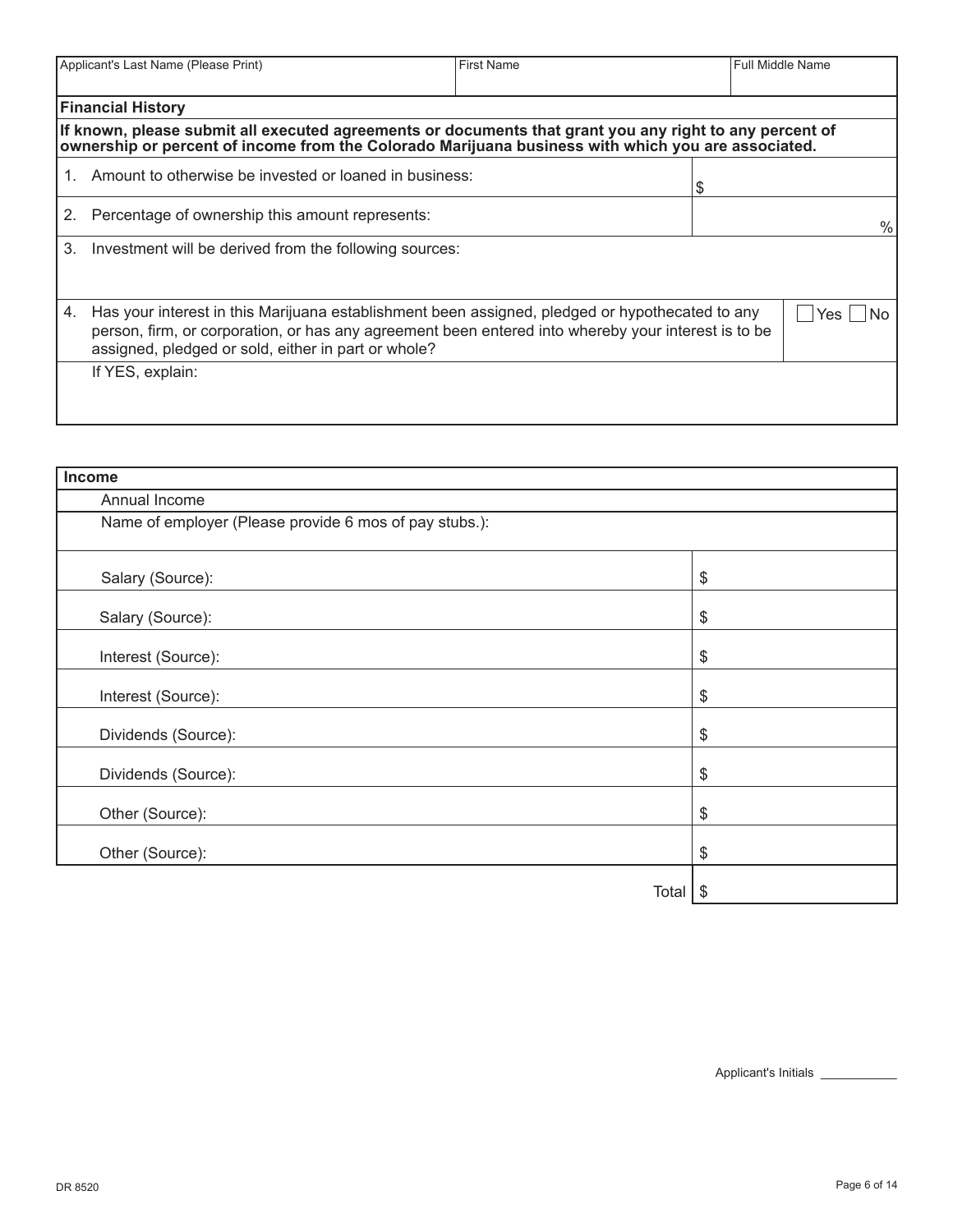

# **Affidavit - Restrictions On Public Benefits**

| , swear or affirm under penalty of perjury                                                                                                                                                                                                                                                                                                                                                                                                                                                                                                                                                                                       |
|----------------------------------------------------------------------------------------------------------------------------------------------------------------------------------------------------------------------------------------------------------------------------------------------------------------------------------------------------------------------------------------------------------------------------------------------------------------------------------------------------------------------------------------------------------------------------------------------------------------------------------|
| under the laws of the State of Colorado that (check one):                                                                                                                                                                                                                                                                                                                                                                                                                                                                                                                                                                        |
| am a United States citizen.                                                                                                                                                                                                                                                                                                                                                                                                                                                                                                                                                                                                      |
| am not a United States citizen but I am a Permanent Resident of the United States.                                                                                                                                                                                                                                                                                                                                                                                                                                                                                                                                               |
| I am not a United States citizen but I am lawfully present in the United States pursuant<br>to Federal law.                                                                                                                                                                                                                                                                                                                                                                                                                                                                                                                      |
| I am a foreign national not physically present in the United States.                                                                                                                                                                                                                                                                                                                                                                                                                                                                                                                                                             |
|                                                                                                                                                                                                                                                                                                                                                                                                                                                                                                                                                                                                                                  |
| I understand that this sworn statement is required by law because I have applied for a public benefit. I understand that<br>state law requires me to provide proof that I am lawfully present in the United States prior to receipt of this public benefit.<br>I further acknowledge that making a false, fictitious, or fraudulent statement or representation in this sworn affidavit is<br>punishable under the criminal laws of Colorado as perjury in the second degree under Colorado Revised Statute 18-8-503<br>and it shall constitute a separate criminal offense each time a public benefit is fraudulently received. |
| Signature<br>Date (MMDDYYYY)<br><b>REQUIRED</b><br>THIS FORM MUST BE SIGNED IN ACROBAT PRO <i>OR</i> READER                                                                                                                                                                                                                                                                                                                                                                                                                                                                                                                      |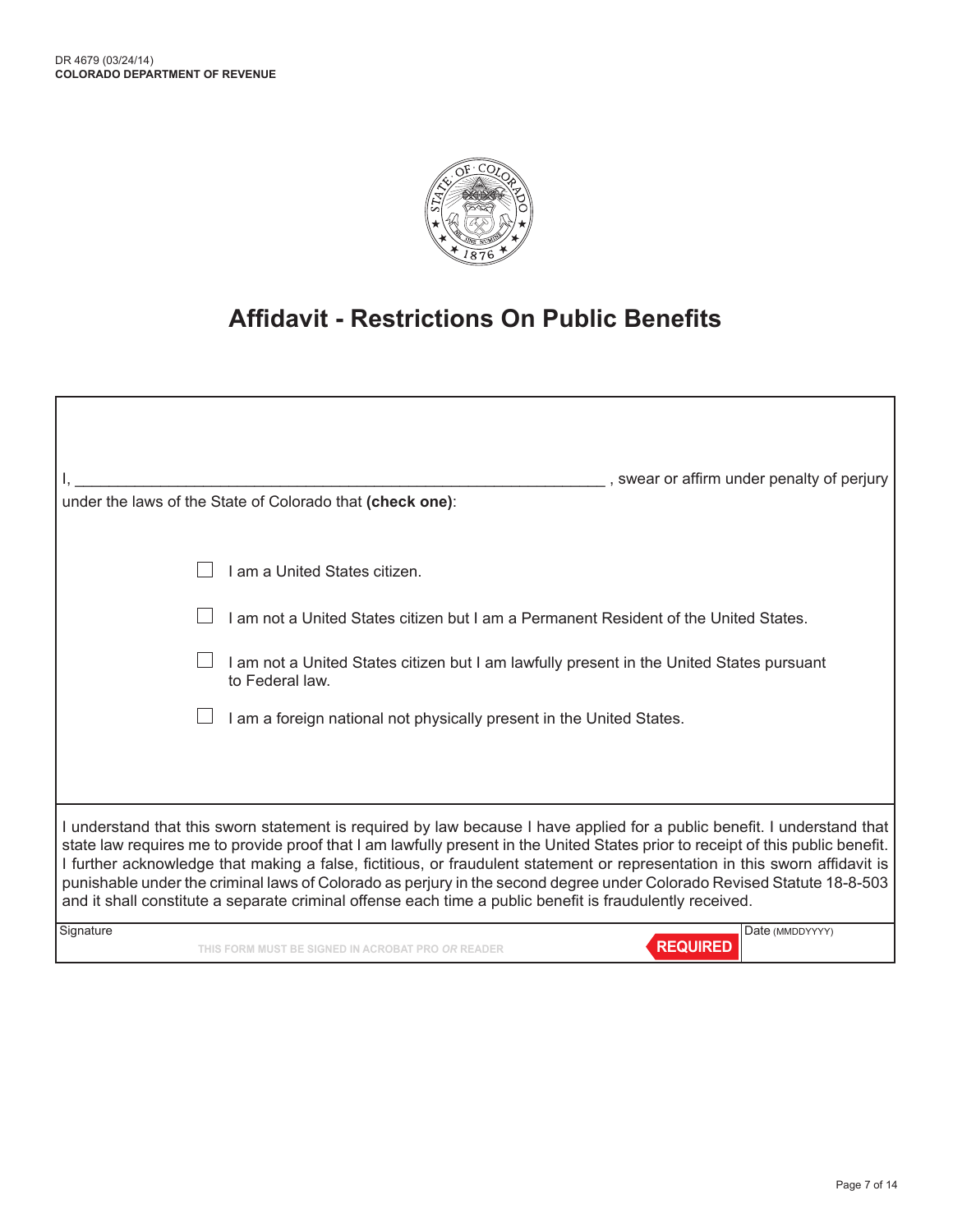## **Affirmation & Consent**

I, tate under penalty for offering a false instrument for recording in the state under penalty for offering a false instrument for recording pursuant to 18-5-114 C.R.S. that the entire Natural Person Finding of Suitability Application Form, statements, attachments, and supporting schedules are true and correct to the best of my knowledge and belief, and that this statement is executed with the knowledge that misrepresentation or failure to reveal information requested may be deemed sufficient cause for the refusal to issue a Marijuana license by the State Licensing Authority. Further, I am aware that later discovery of an omission or misrepresentation made in the above statements may be grounds for the denial of the Marijuana application. I am voluntarily submitting this application to the Colorado Marijuana Licensing Authority under oath with full knowledge that I may be charged with perjury or other crimes for intentional omissions and misrepresentations pursuant to Colorado law or for offering a false instrument for recording pursuant to 18-5-114 C.R.S. I further consent to any background investigation necessary to determine my present and continuing suitability and that this consent continues as long as I hold a Colorado Marijuana license.

**Note**: If your check is rejected due to insufficient or uncollected funds, the Department of Revenue may collect the payment amount directly from your banking account electronically.

#### **Print Full Legal Name of Applicant clearly below:**

| Last Name of Applicant (Please Print) | <b>First Name of Applicant</b>                    | Middle Name of Applicant           |
|---------------------------------------|---------------------------------------------------|------------------------------------|
| Signature                             | THIS FORM MUST BE SIGNED IN ACROBAT PRO OR READER | Date (MMDDYYYY)<br><b>REQUIRED</b> |

**Confidential Document:** This document is the property of the Colorado Marijuana State Licensing Authority and the Colorado Marijuana Enforcement Division, and is provided for Official Use Only. This document may not be further reproduced nor its contents disclosed without the written permission of the Division or State Licensing Authority.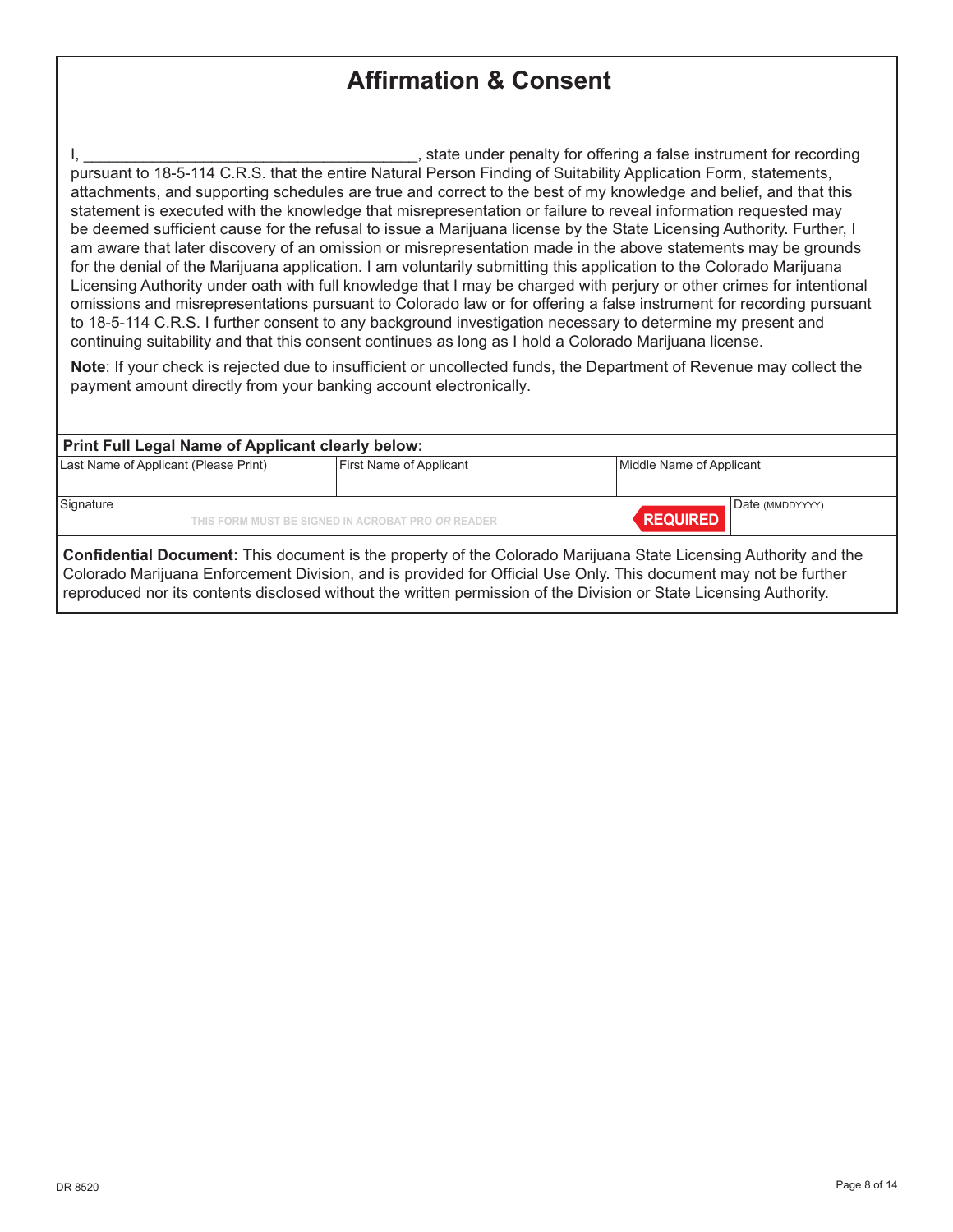### **Tax Check Authorization and Request To Release Information**

I am signing this waiver on behalf of

(the "Applicant/Licensee") to permit the Colorado Department of Revenue and any other state or local taxing authority to release information and documents that would otherwise be confidential. If I am signing this waiver for someone other than myself, I certify that I have the authority to execute this waiver on behalf of the Applicant/Licensee.

The information and documentation obtained pursuant to this waiver will be used in connection with the Applicant/Licensee's application or licensure with the Colorado Marijuana Enforcement Division, which requires proof of compliance with certain tax obligations pursuant to several statutory provisions, including sections 44-10-202(1) and 44-10-307(1)(e), C.R.S. This waiver is made pursuant to section 39-21-113(4), C.R.S.; and any other similar law or ordinance concerning the confidentiality of tax returns and return information. This waiver shall be valid while the application is pending and, if the application is approved, (1) for one year from the date of licensure or; (2) if applying for an employee license under the medical marijuana code, for two years from the date of licensure. If the license is administratively continued pursuant to section 44-10-314, C.R.S., this waiver shall be valid until the state licensing authority takes final action to approve or deny the renewal of the license. Applicant/Licensee agrees to execute a new waiver for each subsequent licensing period in connection with the renewal of any license.

Applicant/Licensee requests that the Colorado Department of Revenue and any other state or local taxing authority release the following information and supporting documentation to the Colorado Marijuana Enforcement Division, which is acting as Applicant's/Licensee's duly authorized representative under section 39-21-113(4), C.R.S., solely to obtain the information specified below.

- 1. Whether the Applicant/Licensee has failed to file any state tax return with the Colorado Department of Revenue or any other state or local taxing authority by the required due date (determined with regard to any extension(s) of time for filing) for any tax year for which filing of a return might have been required.
- 2. Whether the Applicant/Licensee has failed to pay any tax, penalty, or interest liability within 30 days of the date on which the Colorado Department of Revenue or any other state or local taxing authority gave notice of the amount due and requested payment.
- 3. Whether the Applicant/Licensee has entered into a payment plan with the Colorado Department of Revenue or any other state or local taxing authority and whether Applicant/Licensee is current on any payments required by said payment plan.

|                                                                                                        | Applicant/Licensee authorizes the Colorado Department of Revenue and any other state or local taxing authority to release         |
|--------------------------------------------------------------------------------------------------------|-----------------------------------------------------------------------------------------------------------------------------------|
|                                                                                                        | any additional information or documentation necessary to answer the questions above. Applicant/Licensee authorizes the            |
|                                                                                                        | Colorado Marijuana Enforcement Division and its legal representatives to use the information and documentation obtained from      |
|                                                                                                        | the Colorado Department of Revenue and any other state or local taxing authority in any administrative action regarding the       |
|                                                                                                        | application or license. To assist the Colorado Department of Revenue and any other state or local taxing authority locate the tax |
| records, Applicant/Licensee is voluntarily providing the following information (please type or print). |                                                                                                                                   |
| Applicant's Name (Individual/Business)                                                                 | Social Security Number/Tax Identification Number                                                                                  |

| Street Address                                                             |                  | City                           | <b>State</b>     | Zip Code |
|----------------------------------------------------------------------------|------------------|--------------------------------|------------------|----------|
| Home Telephone Number                                                      |                  | Business/Work Telephone Number |                  |          |
| Legal Last Name (Please Print)                                             | Legal First Name |                                | Full Middle Name |          |
| Applicant's Signature<br>THIS FORM MUST BE SIGNED IN ACROBAT PRO OR READER |                  | <b>REQUIRED</b>                | Date (MMDDYYYY)  |          |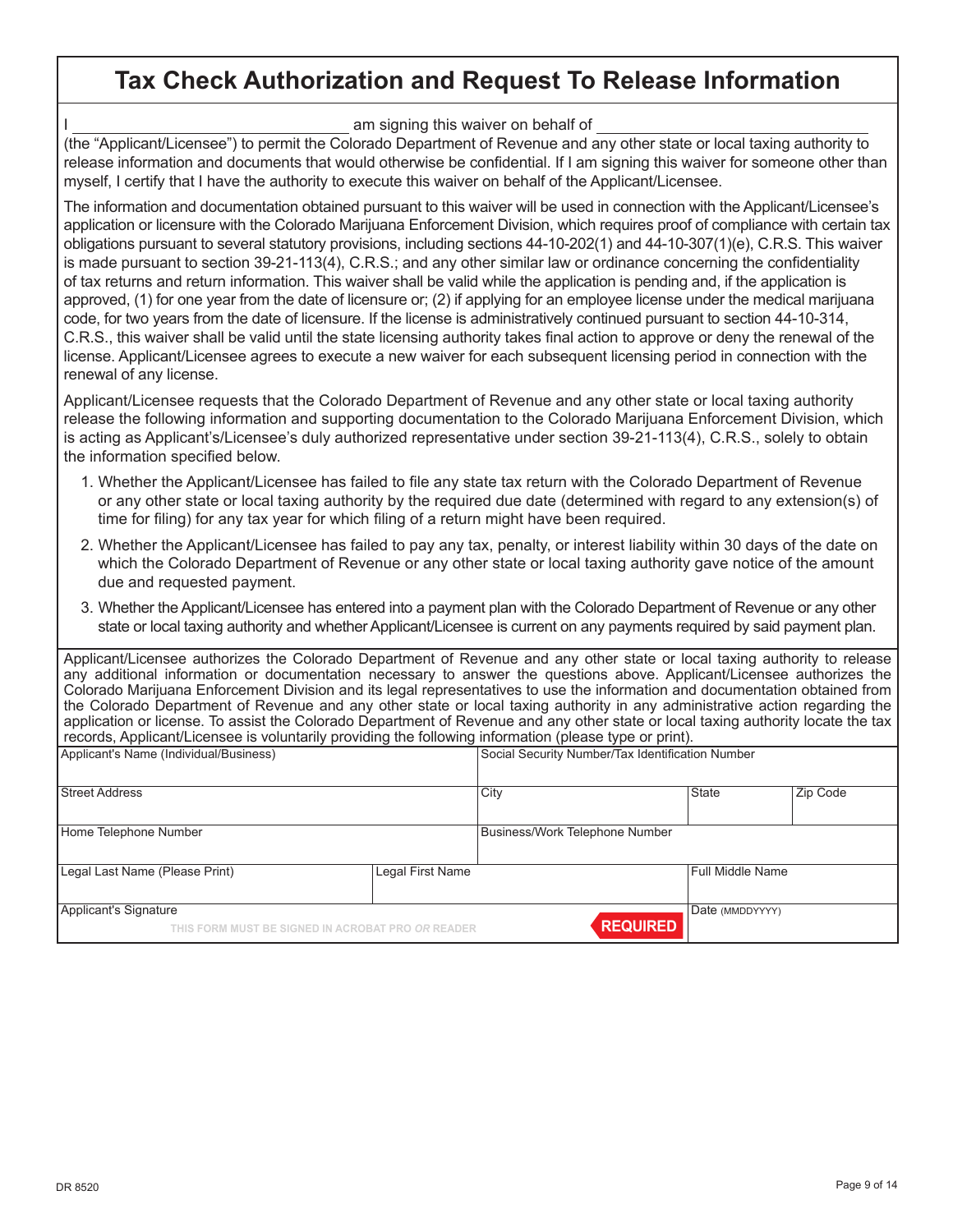### **Investigation Authorization/Authorization to Release Information**

I, \_\_\_\_\_\_\_\_\_\_\_\_\_\_\_\_\_\_\_\_\_\_\_\_\_\_\_\_\_\_\_\_\_\_\_\_\_\_\_\_\_\_\_\_\_\_\_\_\_\_\_\_, hereby authorize the Colorado Marijuana Licensing Authority, the Marijuana Enforcement Division, (hereafter, the Investigatory Agencies) to conduct a complete investigation into my personal background, using whatever legal means they deem appropriate. I hereby authorize any person or entity contacted by the Investigatory Agencies to provide any and all such information deemed necessary by the Investigatory Agencies. I hereby waive any rights of confidentiality in this regard. I understand that by signing this authorization, a financial record check may be performed. I authorize any financial institution to surrender to the Investigatory Agencies a complete and accurate record of such transactions that may have occurred with that institution, including, but not limited to, internal banking memoranda, past and present loan applications, financial statements and any other documents relating to my personal or business financial records in whatever form and wherever located. I authorize the release of this type of information, even though such information may be designated as "confidential" or "nonpublic" under the provisions of state or federal laws. I understand that by signing this authorization, a criminal history check will be performed. I authorize the Investigatory Agencies to obtain and use from any source, any information concerning me contained in any type of criminal history record files, wherever located. I understand that the criminal history record files contain records of arrests which may have resulted in a disposition other than a finding of guilt (i.e., dismissed charges, or charges that resulted in a not guilty finding). I understand that the information may contain listings of charges that resulted in suspended imposition of sentence, even though I successfully completed the conditions of said sentence and was discharged pursuant to law. I authorize the release of this type of information, even though this record may be designated as "confidential" or "nonpublic" under the provisions of state or federal laws.

The Investigatory Agencies reserve the right to investigate all relevant information and facts to their satisfaction. I understand that the Investigatory Agencies may conduct a complete and comprehensive investigation to determine the accuracy of all information gathered. However, the State of Colorado, Investigatory Agencies, and other agents or employees of the State of Colorado shall not be held liable for the receipt, use, or dissemination of inaccurate information. I, on behalf of the applicant, its legal representatives, and assigns, hereby release, waive, discharge, and agree to hold harmless, and otherwise waive liability as to the State of Colorado, Investigatory Agencies, and other agents or employees of the State of Colorado for any damages resulting from any use, disclosure, or publication in any manner, other than a willfully unlawful disclosure or publication, of any material or information acquired during inquiries, investigations, or hearings, and hereby authorize the lawful use, disclosure, or publication of this material or information. Any information contained within my application, contained within any financial or personnel record, or otherwise found, obtained, or maintained by the Investigatory Agencies, shall be accessible to law enforcement agents of this or any other state, the government of the United States, or any foreign country.

| Print Full Legal Name of Owner clearly below:                                                                    |                     |                  |                      |  |
|------------------------------------------------------------------------------------------------------------------|---------------------|------------------|----------------------|--|
| Applicant's Legal Business Name                                                                                  |                     | Trade Name (DBA) |                      |  |
| Last Name of Owner (Please Print)                                                                                | First Name of Owner |                  | Middle Name of Owner |  |
| Signature<br>Date (MMDDYYYY)<br><b>REQUIRED</b><br>THIS FORM MUST BE SIGNED IN ACROBAT PRO OR READER             |                     |                  |                      |  |
| Confidential Document: This document is the property of the Colorado Marijuana State Licensing Authority and the |                     |                  |                      |  |

Colorado Marijuana Enforcement Division, and is provided for Official Use Only. This document may not be further reproduced nor its contents disclosed without the written permission of the Division or State Licensing Authority.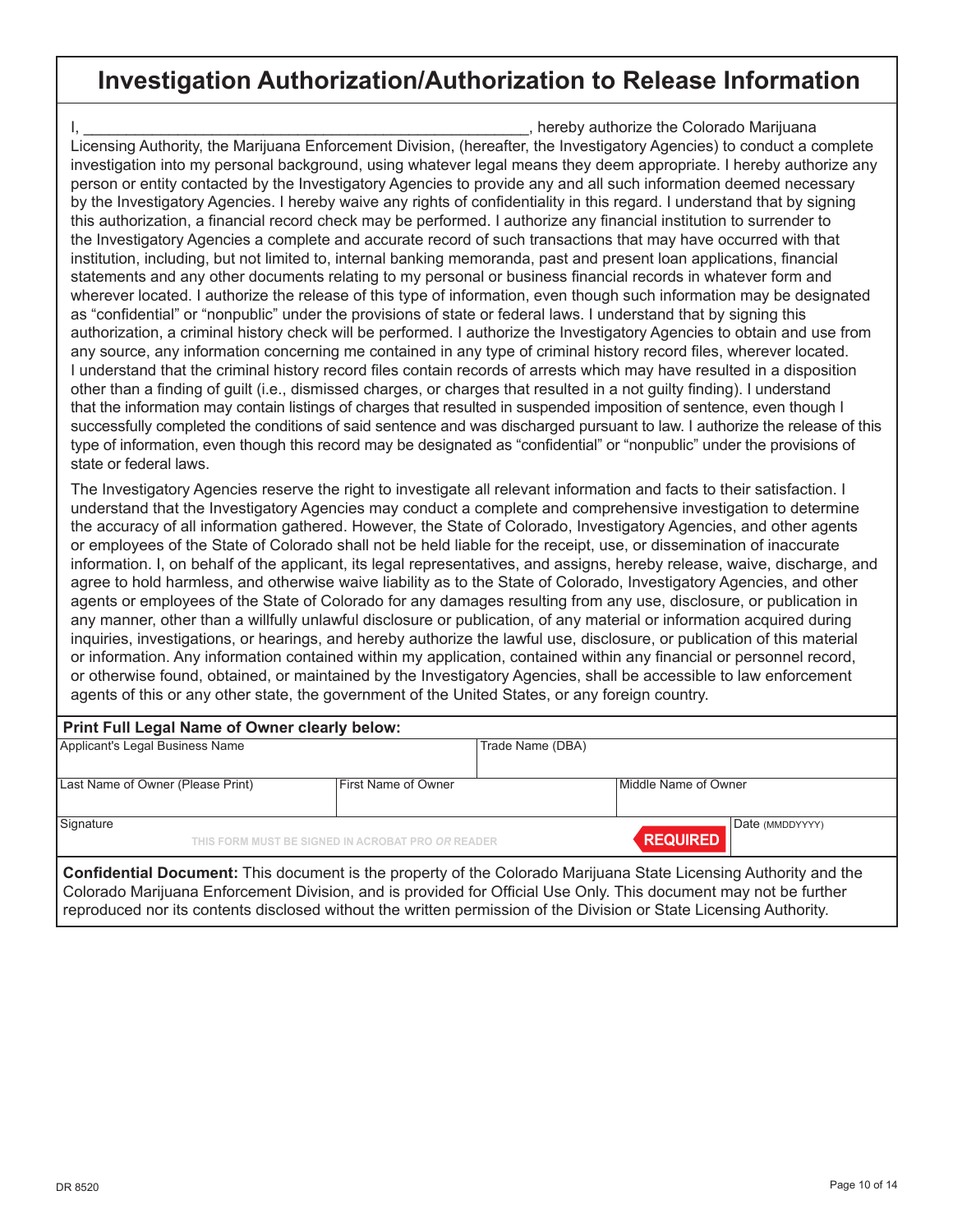#### **Applicant's Request to Release Information**

| TO:              | (Applicant's Printed Name) |
|------------------|----------------------------|
| eave this Blank) | ∵⊏r∖∪l∖ı. ∶                |
|                  |                            |

- 1. I hereby authorize and request all persons to whom this request is presented having information relating to or concerning the above named applicant to furnish such information to a duly appointed agent of the Marijuana Enforcement Division whether or not such information would otherwise be protected from the disclosure by any constitutional, statutory or common law privilege.
- 2. I hereby authorize and request all persons to whom this request is presented having documents relating to or concerning the above named applicant to permit a duly appointed agent of the Marijuana Enforcement Division to review and copy any such documents, whether or not such documents would otherwise be protected from disclosure by any constitutional, statutory, or common law privilege.
- 3. If the person to whom this request is presented is a brokerage firm, bank, savings and loan, or other financial institution or an officer of the same, I hereby authorize and request that a duly appointed agent of the Marijuana Enforcement Division be permitted to review and obtain copies of any and all documents, records or correspondence pertaining to me, including but not limited to past loan information, notes co-signed by me, checking account records, savings deposit records, safe deposit box records, passbook records, and general ledger folio sheets.
- 4. I do hereby make, constitute, and appoint any duly appointed agent of the Colorado Marijuana Enforcement Division, my true and lawful attorney in fact for me in my name, place, stead, and on my behalf and for my use and benefit:
	- (a) To request, review, copy sign for, or otherwise act for investigative purposes with respect to documents and information in the possession of the person to whom this request is presented as I might;
	- (b) To name the person or entity to whom this request is presented and insert that person's name in the appropriate location in this request:
	- (c) To place the name of the agent presenting this request in the appropriate location on this request.
- 5. I grant to said attorney in fact full power and authority to do, take, and perform all and every act and thing whatsoever requisite, proper, or necessary to be done, in the exercise of any of the rights and powers herein granted, as fully to all intents and purposes as I might or could do if personally present, with full power of substitution or revocation, hereby ratifying and confirming all that said attorney in fact, or his substitute or substitutes, shall lawfully do or cause to be done by virtue of this power of attorney and the rights and powers herein granted.
- 6. This power of attorney ends twenty-four (24) months from the date of execution.
- 7. The above named applicant has filed with the Colorado Marijuana Licensing Authority an application for a Marijuana license. Said applicant understands that it is seeking the granting of a privilege and acknowledges that the burden of proving its qualifications for a favorable determination is at all times on the applicant.
- 8. I do, for myself, my heirs, executors, administrators, successors, and assigns, hereby release, remise, and forever discharge the person to whom this request is presented, and his agents and employees from all and all manner or actions, causes of action, suits, debts, judgments, executions, claims, and demands whatsoever, known or unknown, in law or equity, which the applicant ever had, now has, may have, or claims to have against the person to whom this request is being presented or his agents or employees arising out of or by reason of complying with the request.
- 9. A reproduction of this request by photocopying or similar process shall be for all intents and purposes as valid as the original.

| Applicant's Last Name (Please Print)                           |  | <b>First Name</b> | Full Middle Name                   |
|----------------------------------------------------------------|--|-------------------|------------------------------------|
| Signature<br>THIS FORM MUST BE SIGNED IN ACROBAT PRO OR READER |  |                   | Date (MMDDYYYY)<br><b>REQUIRED</b> |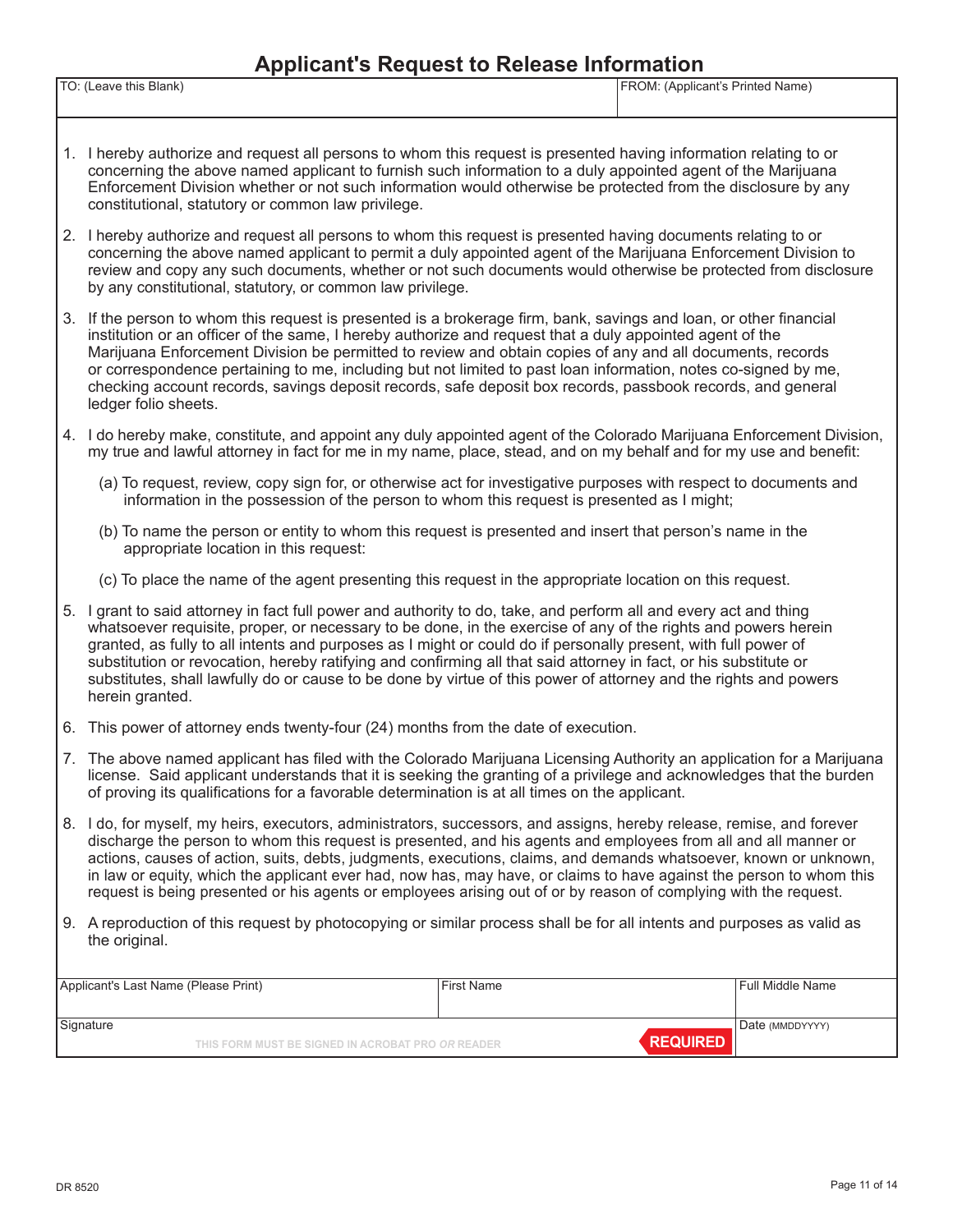# **Affirmation of Eligibility for Social Equity License**

Applicant affirms that, prior to submission of this application, he/she was compliant with the following criteria established pursuant to section 44-10-308 (4), C.R.S., and that he/she qualifies to be a social equity licensee.

- 1. The applicant is a Colorado resident.
	- a. Applicant may demonstrate his/her residency by submitting
		- 1) A current valid Colorado driver's license or Colorado identification card with a current address
		- 2) A government issued photo identification and two (2) of the following documents:
			- Utility or telephone bill
			- Vehicle registration
			- Voter registration card
			- Statement from a major creditor
			- Bank statement
			- Recent County tax notice
			- Recent contract/mortgage statement
- 2. The applicant has not previously owned a Regulated Marijuana Business that was subject to revocation.
- 3. The applicant has demonstrated at least one of the following: (Check at least one of the applicable criteria)
	- $\Box$  The applicant resided for at least fifteen (15) years between the years 1980 and 2010 in a census tract designated by the Office of Economic Development and International Trade as an Opportunity Zone, or designated as a Disproportionate Impacted Area. (A Disproportionate Impacted Area is defined as a census tract in the top 15% of the following: (a) unemployment, (b) school dropout rates, (c) poverty, or (d) the number of individuals receiving public assistance.)
		- a. To demonstrate the Applicant residence during the relevant time period he/she may submit:
			- School records, rental or lease agreements, utility bills, mortgage statements, loan documents, bank records, tax returns, or other documents which proves the applicant's residency
			- An affirmation, under penalty of perjury, of the applicant's residence and provide the name(s) and contact information for at least one individual who can verify the applicant's place of residency during the time period at issue.

The applicant or applicant's parent, legal guardian, sibling, spouse, child, or minor in their guardianship was, (a) arrested for a marijuana offense, (b) convicted of a marijuana offense, or (c) was subject to civil asset forfeiture related to a marijuana investigation.

a. The applicant must provide affirmation of the familial relationship, and court or other documents demonstrating the family member's arrest or conviction or that the family member was subject to asset forfeiture related to a marijuana investigation

 $\Box$  The applicant's household income in the year prior to application did not exceed fifty percent (50%) of the state median income as measured by the number of people who reside in the Applicant's household.

- a. The applicant must provide his/her tax return for the prior year
- 4. The applicant, or collectively one or more social equity proposed licensees, will hold at least fifty-one percent (51%) ownership of the Regulated Marijuana Business.

I, the applicant for this New Regulated Marijuana Social Equity is a stream of the applicant for this New Regulated Marijuana Social Equity

**Print** Print

Business state under penalty of perjury, pursuant to §18-8-503, that the foregoing is true and correct to the best of my knowledge, information and belief.

Signature **Date (MMDDYYYY)** Date (MMDDYYYY)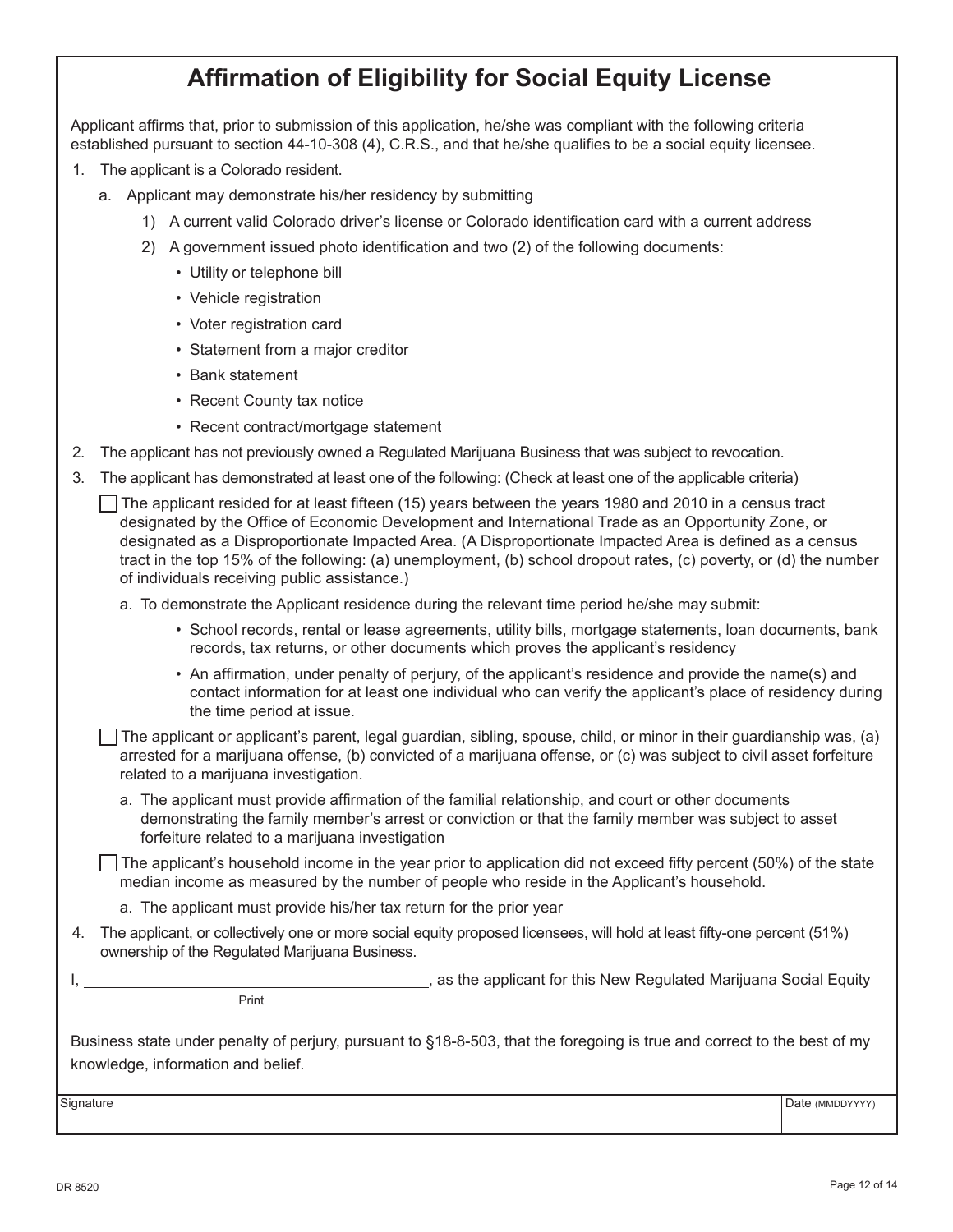

# **Verification of Fingerprints**

**(Disregard this form if you are being printed with IdentoGO or Colorado Fingerprinting.)**

| This form is to be completed by representative taking the applicant's fingerprints. |                                    |  |
|-------------------------------------------------------------------------------------|------------------------------------|--|
| Please print or type all information other than signature.                          |                                    |  |
| Reason for Fingerprinting:                                                          |                                    |  |
| <b>Finding of Suitability</b>                                                       | <b>Transporter License</b>         |  |
| <b>CBO Renewal</b>                                                                  | <b>Operator License</b>            |  |
| Name of Applicant                                                                   | MED License Number (If Applicable) |  |
| Name of Representative Taking Fingerprints                                          | Title                              |  |
| Name of Agency Taking Fingerprints                                                  | ORI # (If applicable)              |  |
| Applicant's Identity Verified By:                                                   |                                    |  |
| State ID Card<br><b>Driver's License</b>                                            | Passport                           |  |
| Document#                                                                           |                                    |  |
| Signature of Representative Taking Fingerprints                                     | Date (MMDDYYYY)                    |  |

**Confidential Document:** This document is the property of the Colorado Marijuana State Licensing Authority and the Colorado Marijuana Enforcement Division, and is provided for Official Use Only. This document may not be further reproduced nor its contents disclosed without the written permission of the Division or State Licensing Authority.